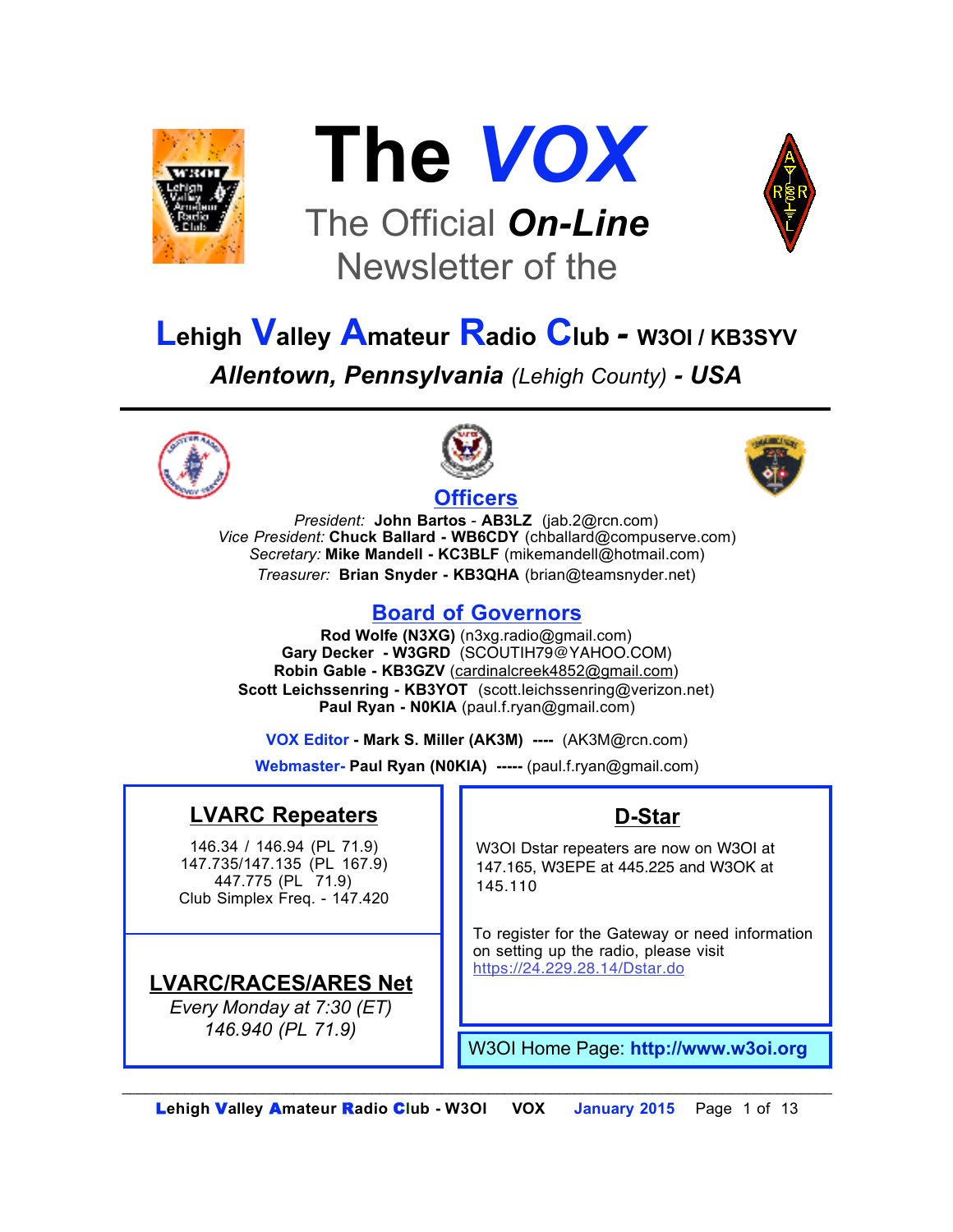# CONTENTS FOR JANUARY 2015

|                                                                        |      | page 3 |
|------------------------------------------------------------------------|------|--------|
|                                                                        |      |        |
|                                                                        |      |        |
|                                                                        |      | page 6 |
|                                                                        |      | page 7 |
|                                                                        |      | page 8 |
|                                                                        | b C1 | page 9 |
|                                                                        |      |        |
|                                                                        |      |        |
| <b>Extra class study material available  READER SUBMISSION</b> page 12 |      |        |
|                                                                        |      |        |

*Happy 2015!*



 $\overline{\phantom{a}}$ VE Program

## **LVARC TEST SESSIONS**

**The LVARC test sessions are held the third Friday of every month. REGISTRATION IS REQUIRED no later than the Sunday before the test session.**

**Test sessions are held at the Hanover Elementary School in Bethlehem, PA (3890 Jacksonville Rd, Bethlehem, PA 18017) beginning at 6:30 pm.**

> **Newsletter submissions can be sent to Mark (AK3M) at AK3M@rcn.com**

**Your submissions can be text and/or graphics.**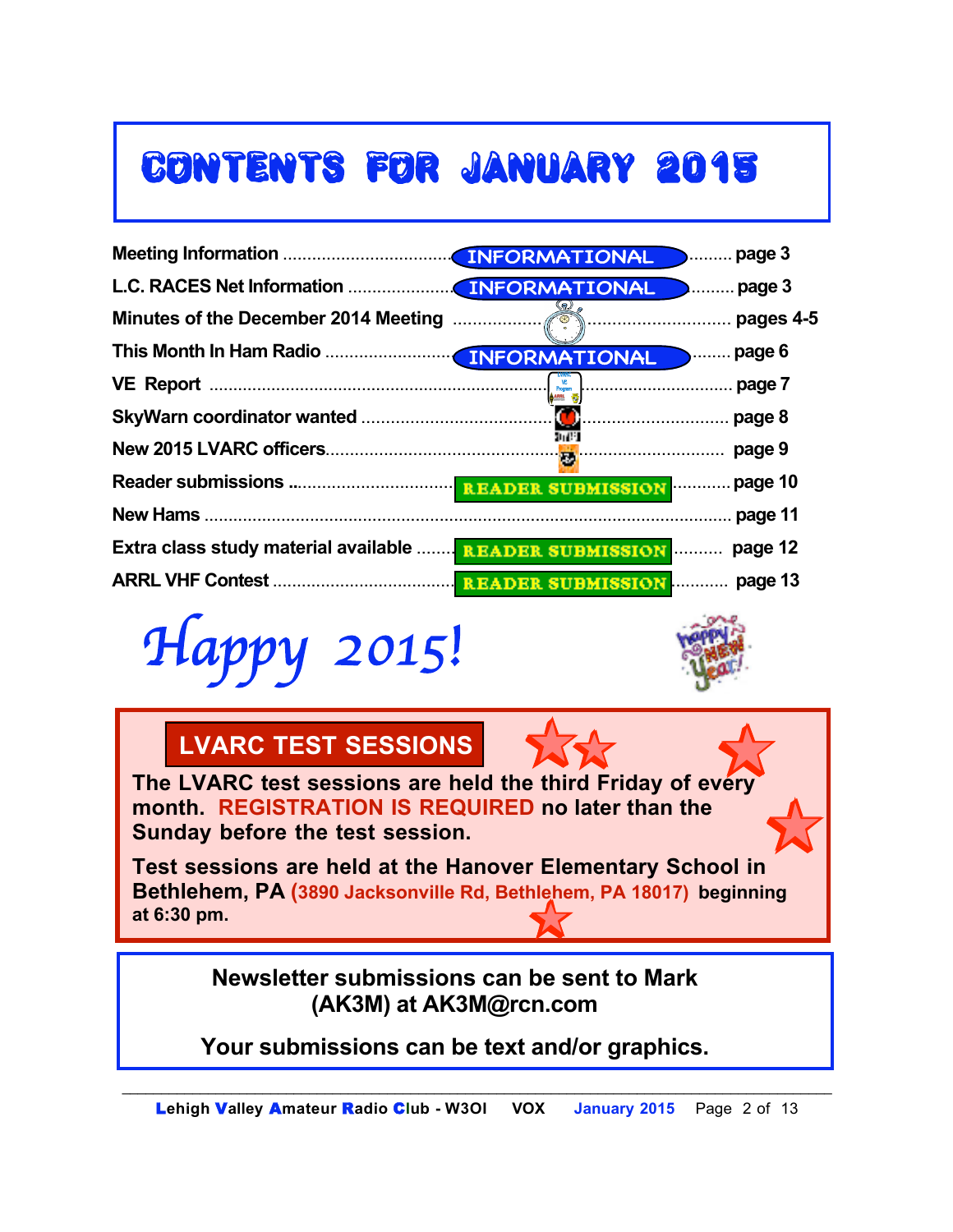**The January, 2015 LVARC meeting will be held on January 6, 2015 at the Tri-Clover Fire Company at 7:30**

# **LVARC / RACES NET**

**Don't forget to check into the Monday Night LC/LVARC/RACES Net on 146.94 (PL 71.9) with an alternate frequency of 147.735/147.135 (PL 167.9) The Net begins at 7:30 pm local time (ET).** 

> *Many* **club announcements will be heard there !**

| <b>Monday Night RACES/ARES Check-In Summary - 2014</b>                                                                                 |               |                                                                          |              |                                  |  |  |
|----------------------------------------------------------------------------------------------------------------------------------------|---------------|--------------------------------------------------------------------------|--------------|----------------------------------|--|--|
| <b>Month</b>                                                                                                                           |               | <b>Number of</b><br>Check-In's                                           |              | Number of<br><b>Nets/Mondays</b> |  |  |
| January<br>February<br><b>March</b><br><b>April</b><br>May<br>June<br>July<br><b>August</b><br>September<br>October<br><b>November</b> | <b>SERVEY</b> | 131<br>128<br>162<br>121<br>96<br>157<br>134<br>120<br>169<br>134<br>136 | <b>RACKS</b> | 4<br>5<br>3 (Memorial Day)<br>5  |  |  |



"*We will open the book. Its pages are blank. We are going to put words on them ourselves. The book is called Opportunity and its first chapter is New Year's Day.*" --- Edith Lovejoy Pierce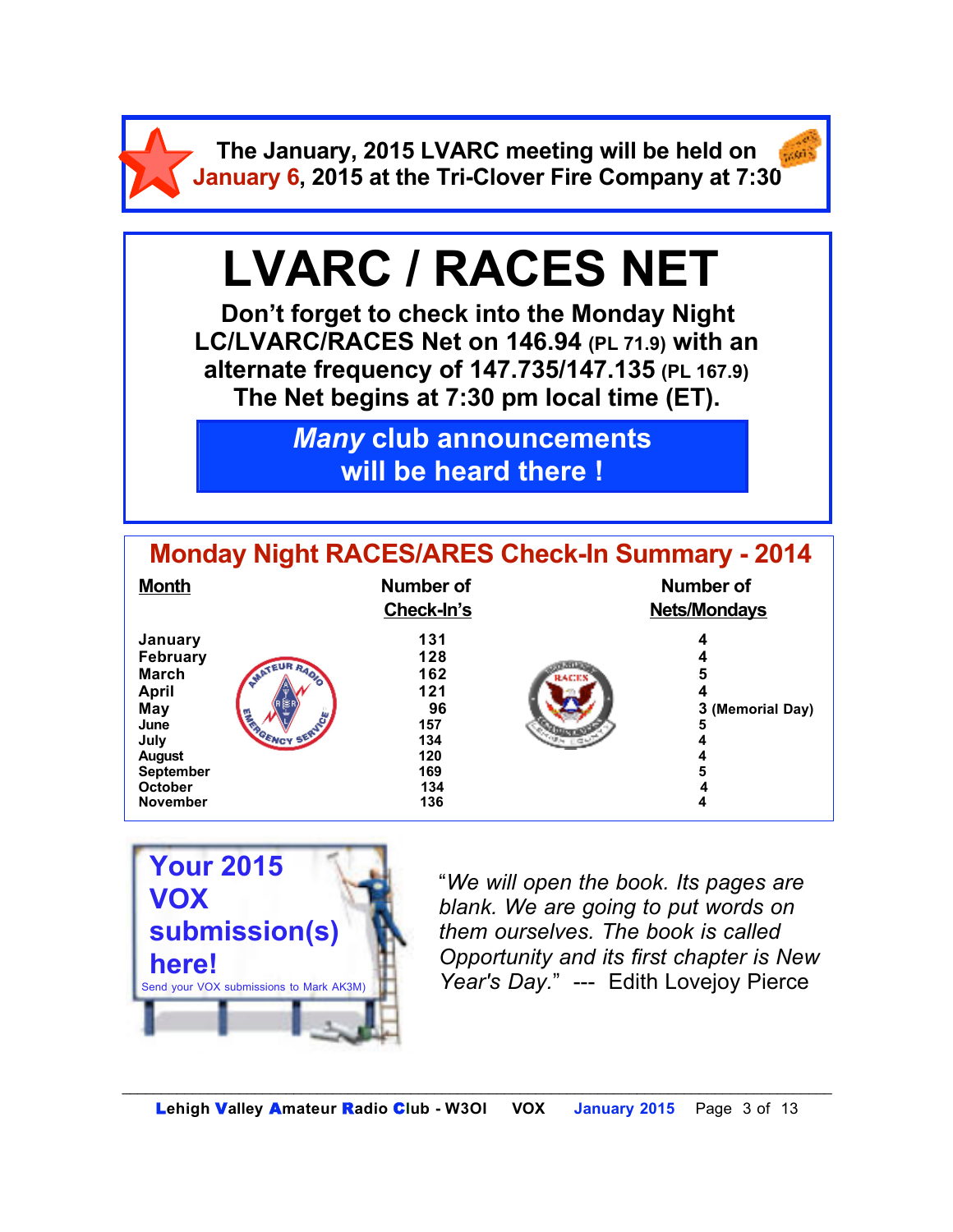### **Minutes of the December, 2014 LVARC Meeting** de - John (AB3LZ)

President Wolfe called the meeting to order at 1930 Hrs, (EST). The meeting opened with the Pledge of Allegiance, and then a moment of silence was observed for Silent Keys.

There were a total of 23 members in attendance. The following Board Members were present at the meeting: Rod ñ N3XG, John ñ AB3LZ, Brian-KW3K, Brian ñ KB3QHA, Paul - N0KIA, Robin - KB3GZV, Scott-KB3YOT, Myles - KB3ZMA and Gary W3GRD.

**Guests:** There were no guests present.

**Corrections additions to the minutes:** There were no corrections or additions to the May meeting minutes as printed in the VOX. Call for motion to approve the minutes as printed in the VOX. Motion to approve by: Don (N0VGA) Second by: Scott (KB3YOT) Carried: Yes

#### **Treasurer's Report**

Starting Balance: \$4,442.39 Ending Balance: \$4,950.40 Motion to approve by: Scott (KB3YOT) Second by: Carl (AA3IX) Carried: Yes

#### **Committee Reports:**

**Repeater:** The D-Star repeater was not functioning. Rod (N3XG) found the power supply off and he reenergized the power supply and the repeater is now working. There are no other issues with the other repeaters.

**Club Station:** Robin (KB3GZV) has been named chairman of the Club Station Committee. Robin needs 2 to 3 additional committee members. Anyone interested, please contact Robin.

**Program:** Tonight are elections and there is no formal program. The club Christmas party will be on December 16. Please contact Teresa Gable if you will be attending the party. Teresa needs a head count and she needs to what food you will be bringing. Teresaís email is (cardinalcreek4852@gmail.com)

**Volunteer Examiners:** At the November 21, 2014 LVARC test session, Eight tested and eight passed. CONGRATULATIONS to: Mike Mandell (KC3BLF) - Extra, Jim Sagazio (KC3AFU) - General, Anthony Polsinelli - Technician, Gared Koch - Technician, Paige Trumbauer - Technician, Jonathan Kline - Technician, William Weik - Technician, Steve Ludwig - Technician VE's included Mark (AK3M), Don (N0VGA) and Frank (W3FTU)

The December test session will be held on Friday December 19, 2014.† Two are scheduled to test.

**CONGRATULATIONS** to Mike (KC3BLF)who earned his VE certification!

(Minutes cont. on page 5)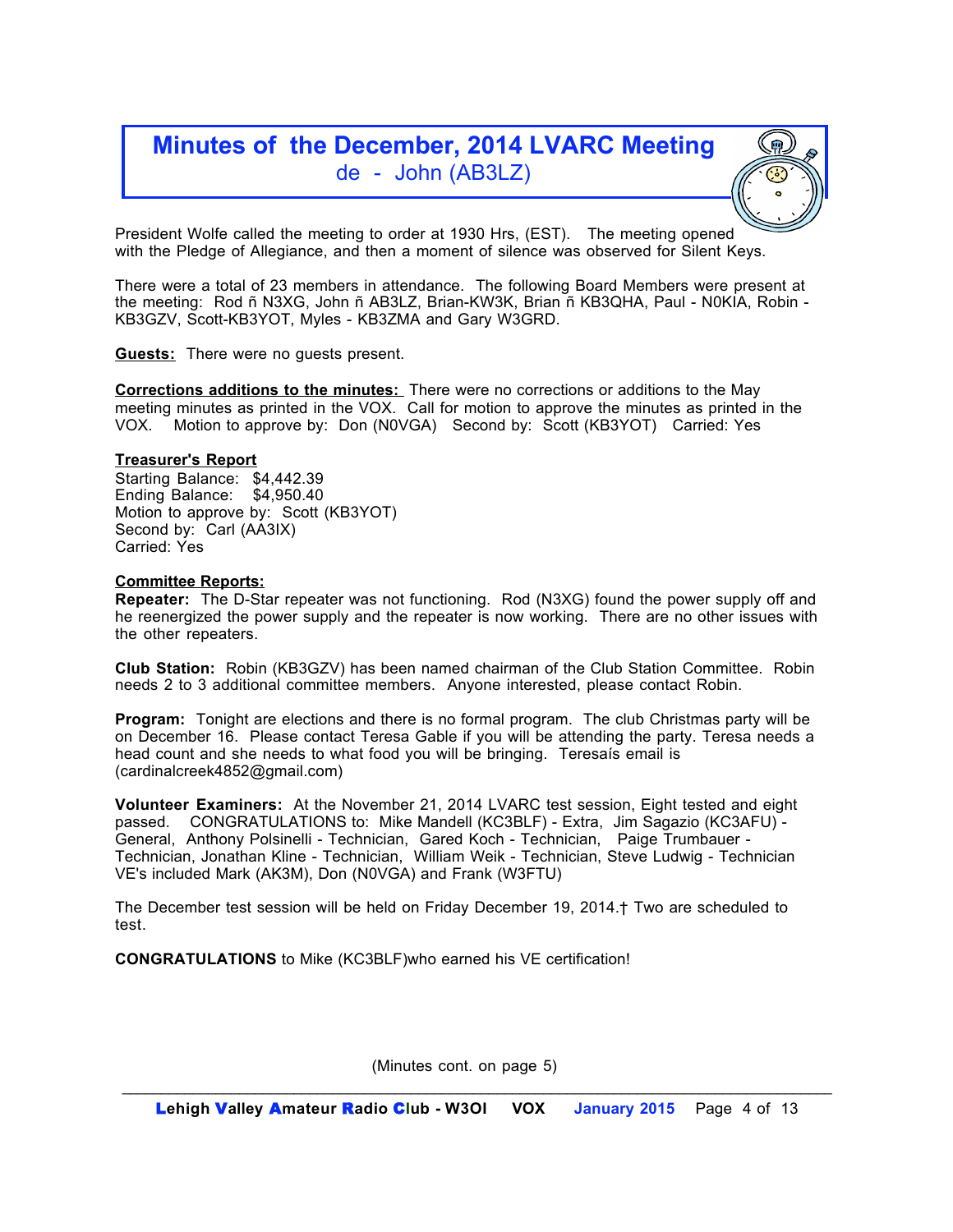**ARES Report:** There were no ARES activities in the past month.

**Tax Exemption:** No news from the IRS on the tax exemption submittal.

**Old Business:** The club received a check for \$150 from the Delaware Lehigh Canal Heritage Society for our support of their half marathon. Rod (N3XG) will write a thank you note.

**New Business:** Rod (N3XG) is working on a presentation schedule for next year. If anyone has a subject that they would like to see as a presentation, please contact Rod. The goal is to have the schedule finalized at the Christmas party.

**Election of Officers:** Myles (KB3ZMA) volunteered to be the Judge of Election. Walt (KE3SP) and Don (N0VGA) volunteered to be Tellers. The election was held and the new Officers and Board of Governors are:

#### **Officers:**

President: John Bartos (AB3LZ) Vice President: Chuck Ballard (WB6CDY) Treasurer: Brian Snyder (KB3QHA) Secretary: Mike Mandell (KC3BLF)

#### **Board of Governors:**

Rodney Wolfe (N3XG) Gary Decker (W3GRD) Robin Gable (KB3GZV) Paul Ryan (N0KIA) Scott Leichssenring (KB3YOT)

Myles (KB3ZMA) will be organizing several contest efforts this year. The first is the January VHF contest on January 24. People who are interested should contact Myles.

#### **Good of the Order**

Robin (KB3GZV) thanks Rod (N3XG) for his service as club President. Rod was given a round of applause from the club.

**Sick Report:** There were no reports of sick members.

Motion to close the meeting presented by: Brian (KW3K) Second by: Dave (W3AMC) In favor: Motion passed. The LVARC Monthly Business Meeting Closed at 8:14 hrs. (EST.)

Respectfully Submitted by: AB3LZ, Secretary.

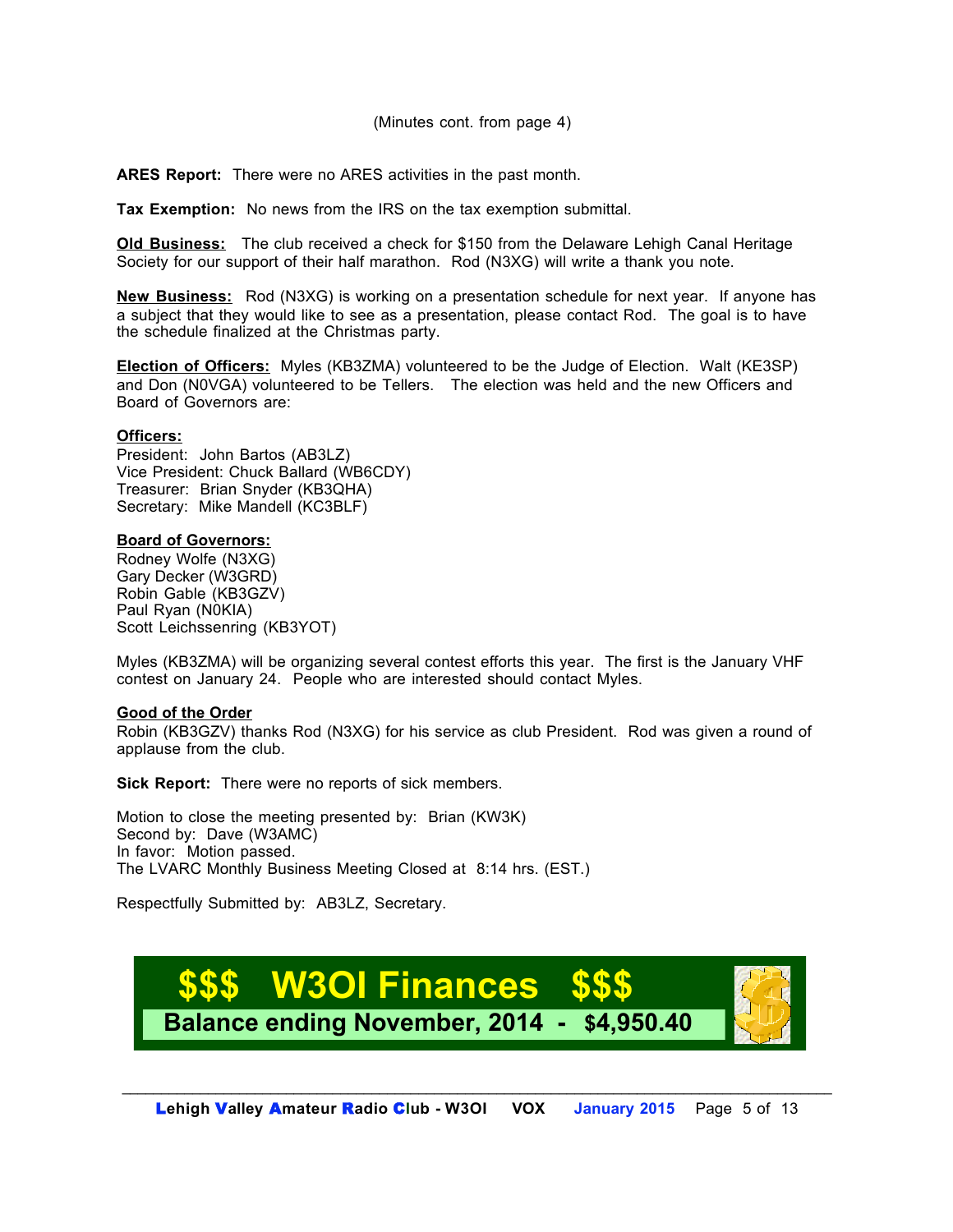|                                                                                                                                     |                                                                                 |                                                                            | <b>This Month In Ham Radio</b>                                |                                  |                                                                                                           |                                                                                                             |  |
|-------------------------------------------------------------------------------------------------------------------------------------|---------------------------------------------------------------------------------|----------------------------------------------------------------------------|---------------------------------------------------------------|----------------------------------|-----------------------------------------------------------------------------------------------------------|-------------------------------------------------------------------------------------------------------------|--|
| Sunday                                                                                                                              | Monday                                                                          | Tuesday                                                                    | Wednesday                                                     | Thursday                         | Friday                                                                                                    | Saturday                                                                                                    |  |
| <b>RAD</b>                                                                                                                          |                                                                                 | 需要的                                                                        | R<br>心                                                        | <b>New</b><br>Year's<br>Day 2015 |                                                                                                           | <b>AGCW</b><br><b>Happy</b><br><b>New Year</b><br><b>Contest</b><br><b>EUCW</b><br>160m<br><b>Contest</b>   |  |
| 4                                                                                                                                   | <b>ARES</b><br><b>RACES</b><br><b>Net</b><br>7:30<br><b>Mark</b><br>AK3M        | 6<br><b>LVARC</b><br><b>Meeting</b><br><b>Tri-Clover</b><br>7:30           | Dist. 2<br><b>RACES</b><br><b>Net - 7:30</b><br>147.255       |                                  | ۹                                                                                                         | 10<br><b>North</b><br><b>American</b><br>QSO Party<br><b>CW</b>                                             |  |
| DARC 10m<br>11<br><b>Contest</b><br><b>NRAU Baltic</b><br><b>Contest</b><br><b>SSB</b><br><b>Deadline</b><br>to<br>schedule<br>test | 12<br><b>ARES</b><br><b>RACES</b><br><b>Net</b><br>7:30<br><b>Brian</b><br>KW3K | 13                                                                         | 14<br>Dist. 2<br><b>RACES</b><br>Net - 7:30<br>147.255        | 15                               | 16<br><b>LVARC</b><br><b>Test</b><br><b>Session</b><br>6:30 pm<br><b>Hanover</b><br>Elem. Sch.<br>6:30 pm | LZ Open<br>17<br><b>Contest</b><br>Hungarian<br><b>DX Contest</b><br>N. American<br>QSO Party<br><b>SSB</b> |  |
| 18                                                                                                                                  | 19<br><b>ARES</b><br><b>RACES</b><br><b>Net</b><br>7:30<br>Paul<br><b>NOKIA</b> | 20<br><b>LVARC</b><br><b>Activity</b><br><b>Night</b><br><b>Tri-Clover</b> | 21<br>Dist. 2<br><b>RACES</b><br>Net - 7:30<br>147.255        | 22                               | 23                                                                                                        | 24<br><b>ARRL</b><br>January<br><b>VHF Contest</b>                                                          |  |
| 25                                                                                                                                  | 26<br><b>ARES</b><br><b>RACES</b><br><b>Net</b><br>7:30<br><b>Mark</b><br>AK3M  | 27                                                                         | 28<br>Dist. 2<br><b>RACES</b><br><b>Net - 7:30</b><br>147.255 | 29                               | 30                                                                                                        | 31<br><b>UBADX</b><br><b>Contest</b><br><b>SSB</b>                                                          |  |
| LVARC meeting - Tuesday January 6 (7:30 pm) - Tri - Clover FC                                                                       |                                                                                 |                                                                            |                                                               |                                  |                                                                                                           |                                                                                                             |  |
| Test session --- Friday January 16 (6:30 pm) Hanover School                                                                         |                                                                                 |                                                                            |                                                               |                                  |                                                                                                           |                                                                                                             |  |

L**ehigh** V**alley** A**mateur** R**adio** C**lub - W3OI VOX January 2015** Page 6 of 13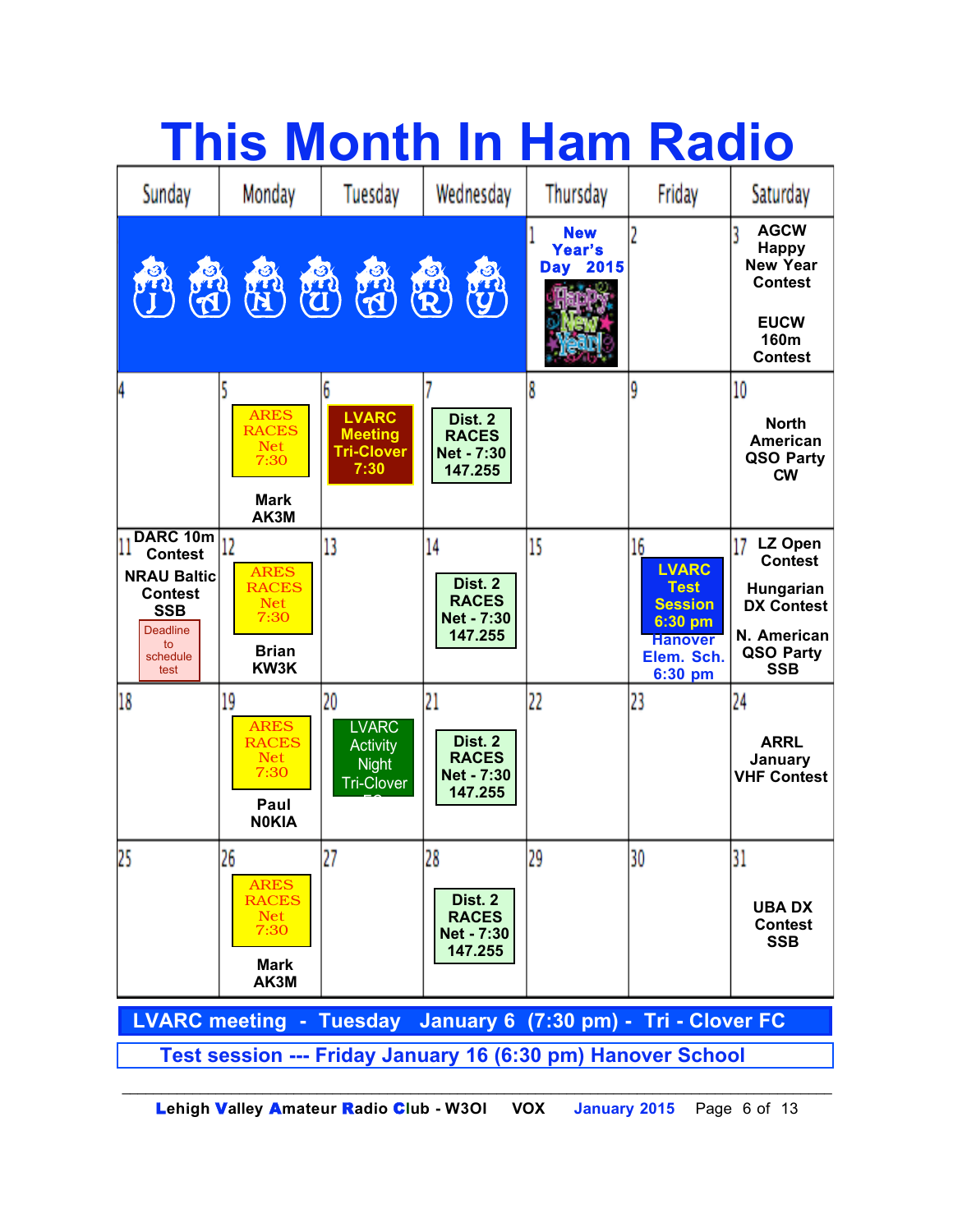



**LVARC 2015 Test Session Dates** -- Test sessions are held at the **Hanover Elementary School** (3890 Jacksonville Road ) in Bethlehem, Pa., the 3rd Friday of the month at **6:30 pm**. **REGISTRATION IS NECESSARY.**  Contact Mark (AK3M) at AK3M@rcn.com. LVARC

**December** --- December 19 **March --- March 20 January** --- January 16 **April --- NO TEST SESSION February** --- February 20 **May** --- May 15



Have an article, diagram or an opinion you would like to share with the LVARC members in this newsletter? Send it to Mark (AK3M). You can submit VOX material in any form. Send it via email (AK3M@rcn.com) or US mail (5508 Hale Ave - Bethlehem, PA 18017). You can send pictures, diagrams or text. **The newsletter needs YOUR material to continue!**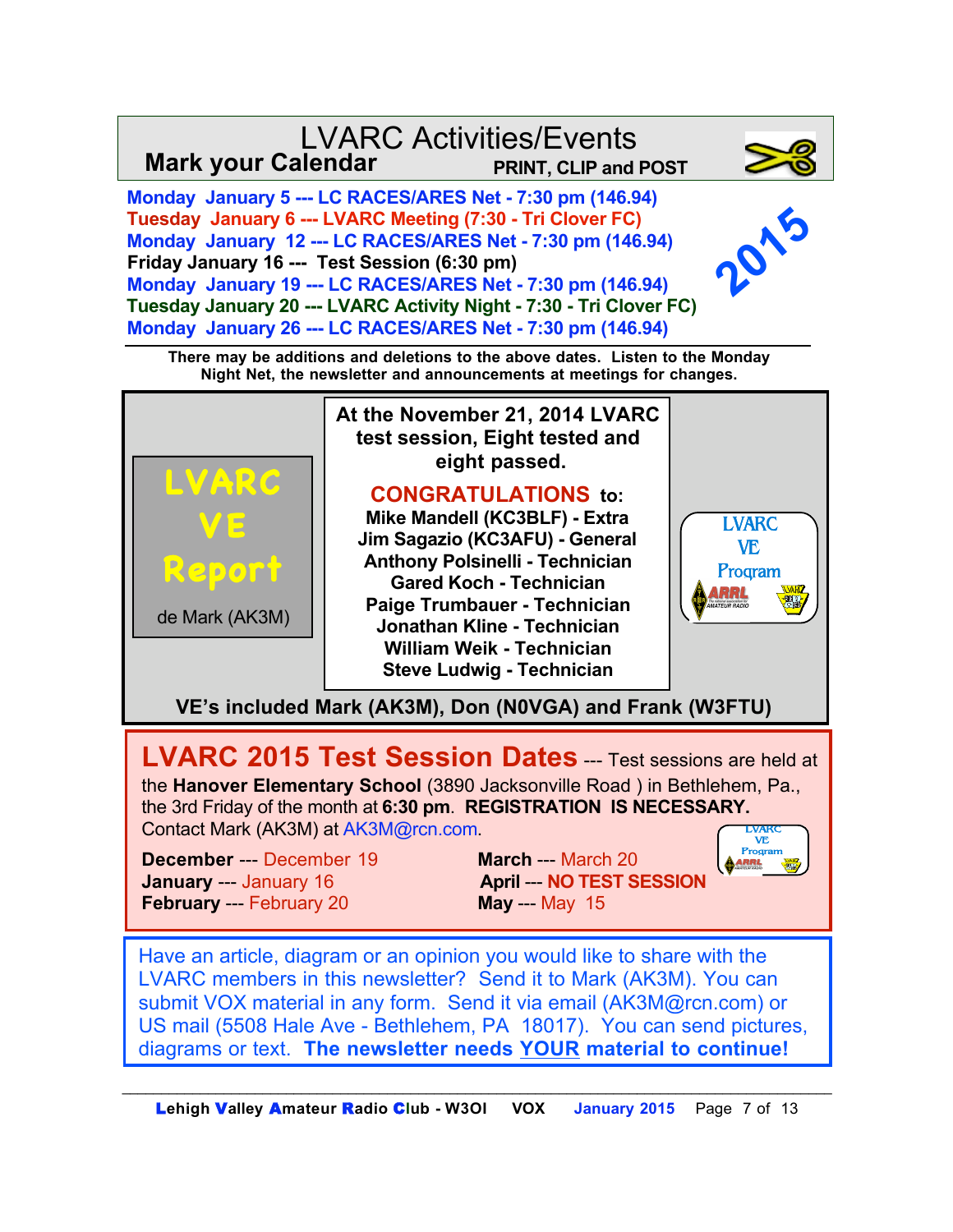

# SkyWarn coordinator wanted



 counties, contact Brian (KW3K) at **KW3K@kw3k.com. SkyWarn**  Brian (KW3K), the current Skywarn coordinator for Lehigh and Northampton counties would like to vacate his position. He is searching for a replacement. If you have SkyWarn certification and would like to be the SkyWarn coordinator for Lehigh and Northampton **certification can be earned on line at:** 

**https://www.meted.ucar.edu/training\_course.php?id=23**





**Don't forget**, if you took a SkyWarn course or already have SkyWarn certification, please send the information to me (Mark - AK3M). I am keeping a list. A SkyWarn on line course can be found at: **https://www.meted.ucar.edu/training\_course.php?id=23**

*As of November, five LVARC members are currently SkyWarn trained.*



New Year Resolutions --- **Do your 2015 resolutions include the LVARC?**  Maybe you will vow to attend more meetings, take part in an ARES event(s), help set up/operate at Field Day, present a program at an LVARC meeting or submit an article(s) for the newsletter.

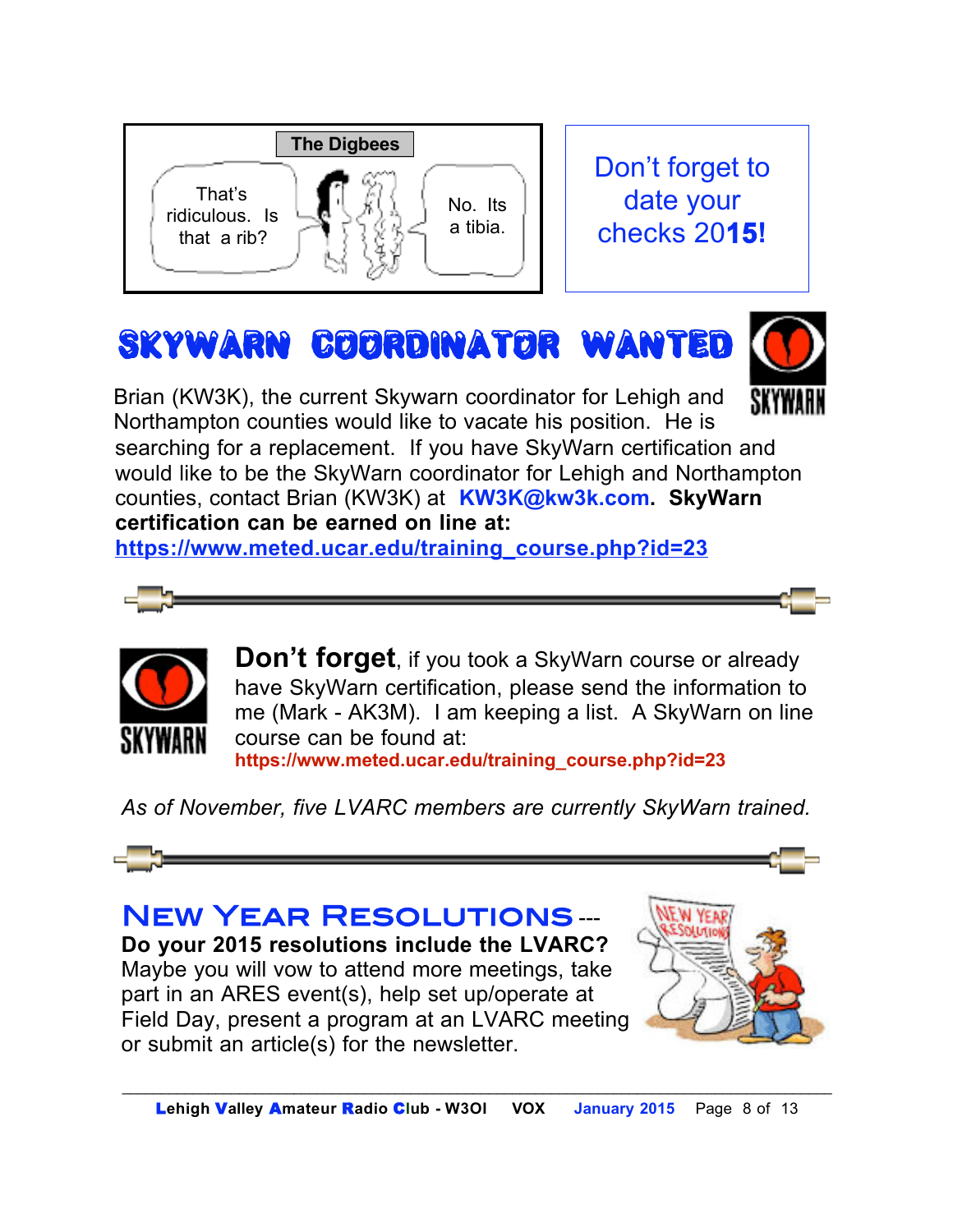# **The LVARC Welcomes Officers and Board Members for 2015**

**President:** John Bartos (AB3LZ) 1. Rod Wolfe (N3XG) **Vice President:** Chuck Ballard (WB6CDY) 2. Gary Decker (W3GRD) **Secretary:** Mike Mandell (KC3BLF) 3. Robin Gable (KB3GZV) **Treasurer:** Brian Snyder (KB3QHA) 4. Paul Ryan (N0KIA)

### **Officers Board of Governors**

- 
- 
- 
- 
- 5. Scott Leichssenring (KB3YOT)

# **2015 LVARC Dues Are Now Due**

LVARC dues for 2015 are now being accepted. Dues have not changed in many years. 2015 dues are **\$17.00 for an individual** or **\$20.00** for a household/family. Dues can be paid to Brian (KB3QHA) (1) at a meeting, (2) via PayPal or (3) via U.S. mail. If paying by mail, send to:



**Brian Snyder P.O. Box 3134 Easton, PA 18043**



**In case you ever wondered ...** *Yes, ham radio is part of DHS!*

**Department of Homeland Security Formally Makes Amateur Radio Part of Emergency Communications Community.**

A section of the *Department of Homeland Security* (DHS) 2007 Appropriations Act, HR 5441, *formally includes Amateur Radio operators as a part of the emergency communications community.* Congress approved the measure and President George W. Bush signed the bill into law October 4, 2006. The bill became Public Law 109–295.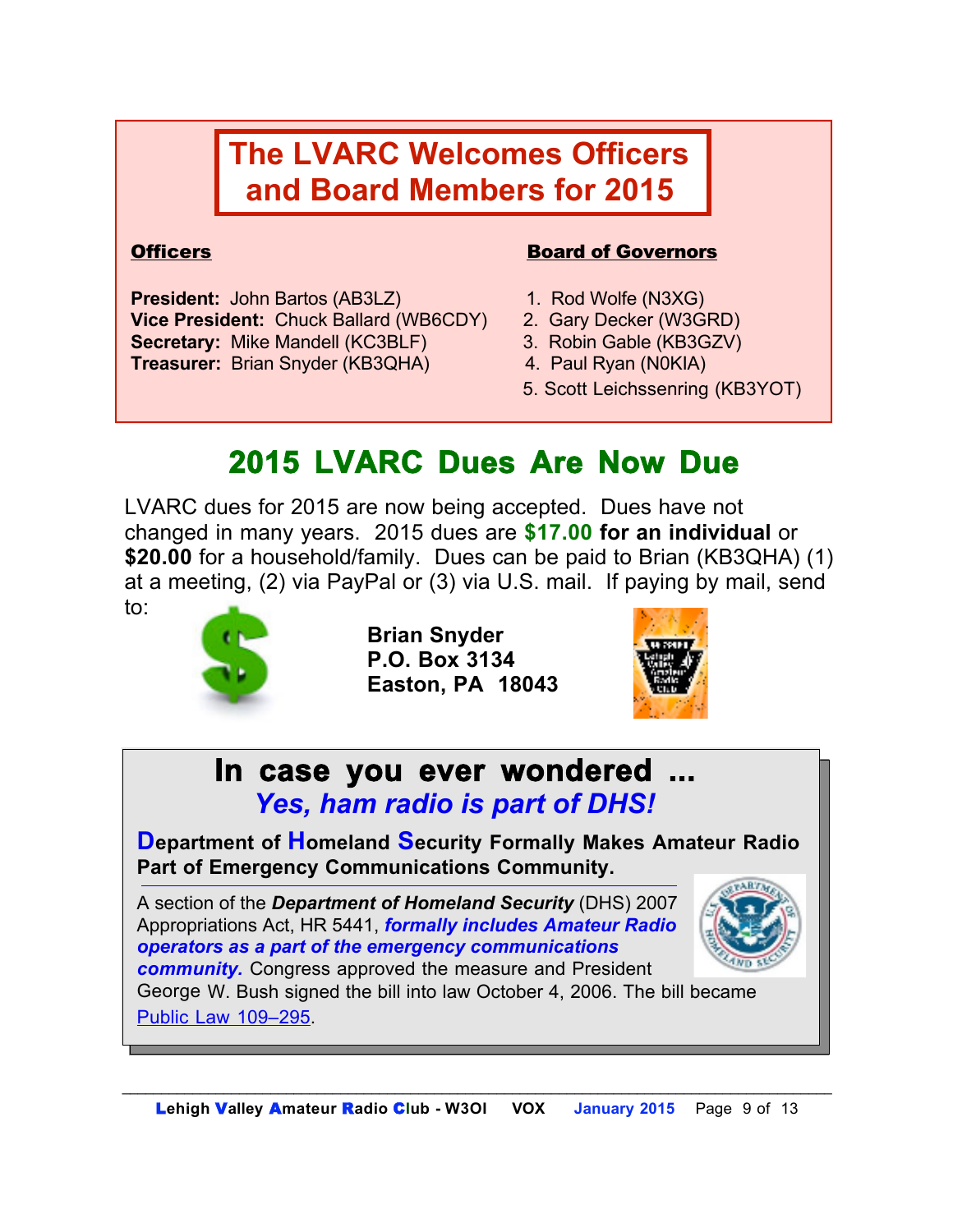## **Brain Teaser Answer -** de Frank (W3FTU)

*From December 2014 VOX:* 

A man asks the clerk in a store the following questions:

**Customer:** How much is one?

The clerk responds 89 cents. **Customer:** How much for 12?

**AEADER SUEMISSION** 



Clerk answers, \$1.78.

**Customer:** What's the price for one hundred forty four?

**Clerk:** The price would be \$2.67.

 **What kind of store is the customer visiting and what is he buying?** 

A hardware store. The numbers refer to numerals.... ie., house address is 144. That is three numerals, at \$0.89 for one.



# **Favorite Ham Radio web sites** --- de Larry (NR3R)

"If you are an avid YouTube searcher, as I am, you may find these interesting. These are just 3 of my favorite ham radio interest sites: search them"...

1. **Radio Ham Guy** 2. **Dave Tadlock** and 3. **K7AGE**



I have shopped with this site over the years and have had good results. They offer new, open-box and refurbished electronics at decent prices.

They are offering a 10% discount to friends and family.

http://www.techforless.com/cgi-bin/tech4less/login/friends?rcode=878ac08e-690b-11e4-add5-00237da73906

**Twelve Years of the VOX** --- I have compiled twelve years of the VOX into pdf files. If you want a CD of the VOX from 2002 to 2014, contact me (Mark - AK3M).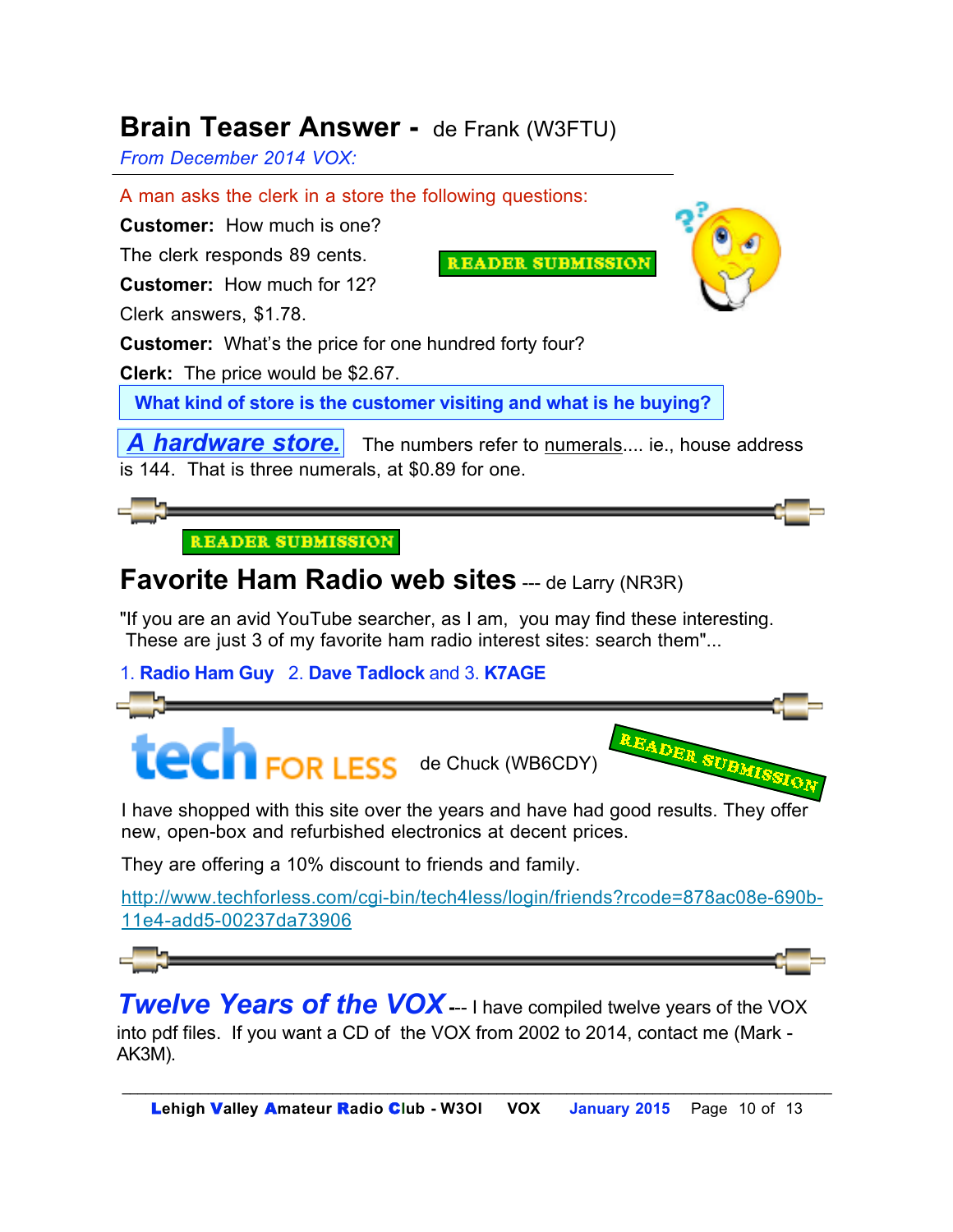

*REMEMBER* to keep your personal contact information current. If you have a new *address*, *phone number*, *call* or *email address*, send it to Paul (N0KIA) so he can update the LVARC membership database. (paul.f.ryan@gmail.com)

# CONGRATULATIONS CONGRATULATIONS TO NEW HAMS!

Those who tested at the November 21, 2014 test session, received their new calls on December 2, 2014.*CONGRATULATIONS* to:

**Steve Ludwig --- KC3DYM William Weik --- KC3DYN Jonathan Kline --- KC3DYO Paige Trumbauer --- KC3DYP Gared Koch --- KC3DYQ Anthony Polsinelli --- KC3DYR**



*Welcome them to the hobby if you hear them on the air!*



2014-2015 WX Predictions (from the Farmer's Almanac)

- *Snowfall will be above normal in most of the Northeast***,** although below normal in much of New England.
- Florida will have above-normal rainfall, while most of the southeastern and central states will have below-normal precipitation.
- We expect above-normal snowfall from eastern Arizona into the Big Bend of Texas and above-normal rainfall from parts of inland Washington into the northwest corner of Montana and just north of California's Bay region.
- Other areas in the western third of the country, including most of California, should have below-normal precipitation.



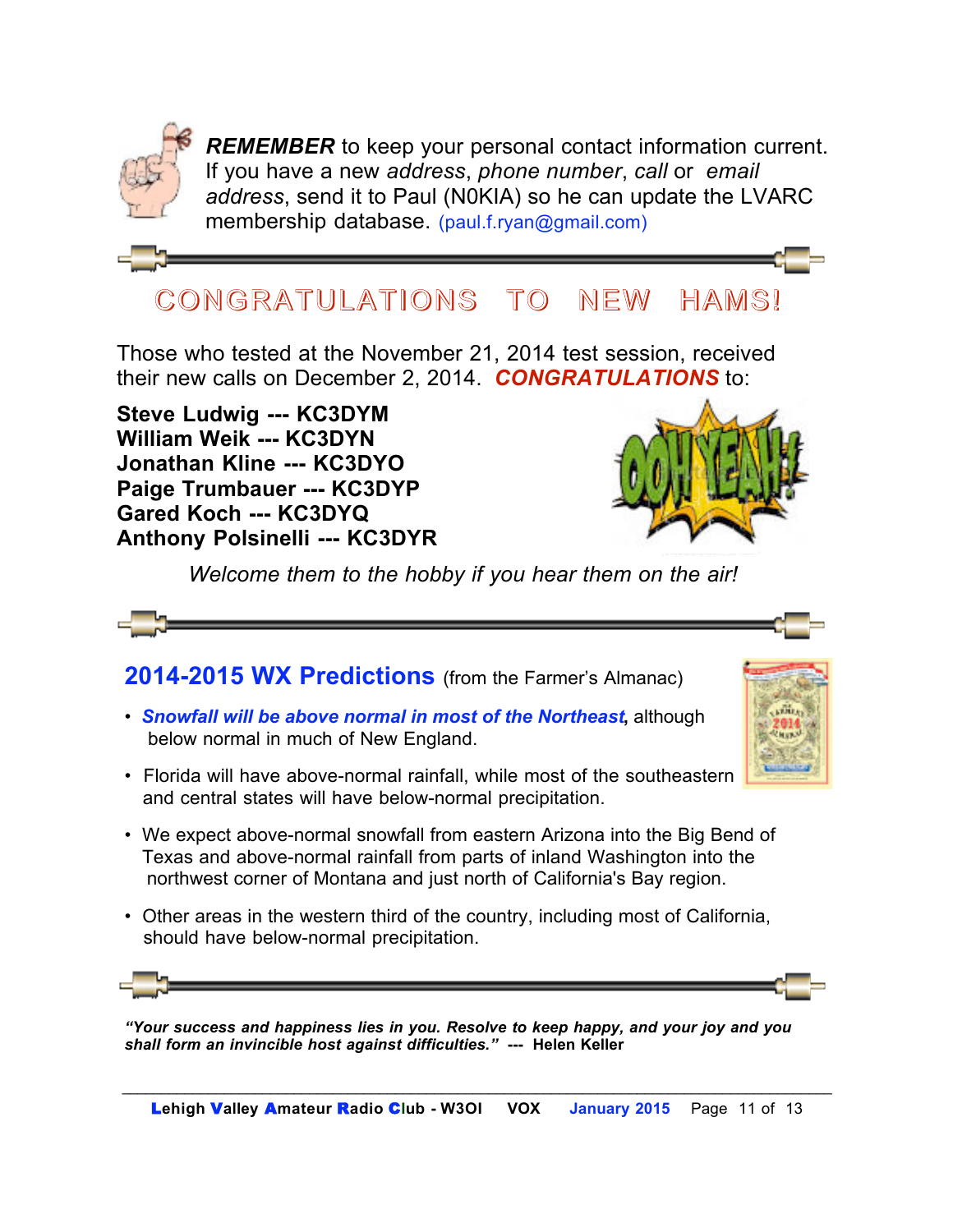# **Extra Class Test Study Materials Available**

**CONGRATULATIONS** to **Mike** (**KC3BLF**) who passed his Extra test at the LVARC test session on November 21, 2014!

Mike purchased study materials to prepare for his Extra test and would now like to make them available as a loan to LVARC members who want to upgrade to Extra.

Available, is the **Gordon West book**, **audio CD package and** the **ARRL Extra Q&A book** (unused) *available for loan*. If you are interested, contact Mike at mikemandell@hotmail.com.<br>
The current Extra exam pool is<br>
The current of the current of the current of the contact Mike at the surface of the con mikemandell@hotmail.com.

 *Remember, the current Extra exam pool is valid until June 30, 2016***.** 



The following is the question pool schedule from the ARRL.

**Technician class** (Element 2) Pool is effective July 1, 2014 and is valid until June 30, 2018.

**General class** (Element 3) Pool is effective July 1, 2011 and is valid until June 30, 2015.

**Extra class** (Element 4) Pool is effective July 1, 2012 and is valid until June 30, 2016.

# **Monday Night Net Control OP's Wanted**

**If you are interested in being a Net Control Operator for the Monday LVARC/ARES/RACES/ACS Net, contact Mark (AK3M)**  (AK3M@rcn.com).

**Lots of LVARC activities will be happening in 2015! Mark your calendar and volunteer to participate and help! Watch the 2015 issues of the VOX as ARES events are announced. New to ARES, no problem. You are welcome to help!**





*"You can get excited about the future. The past won't mind***." ---** Hillary DePiano